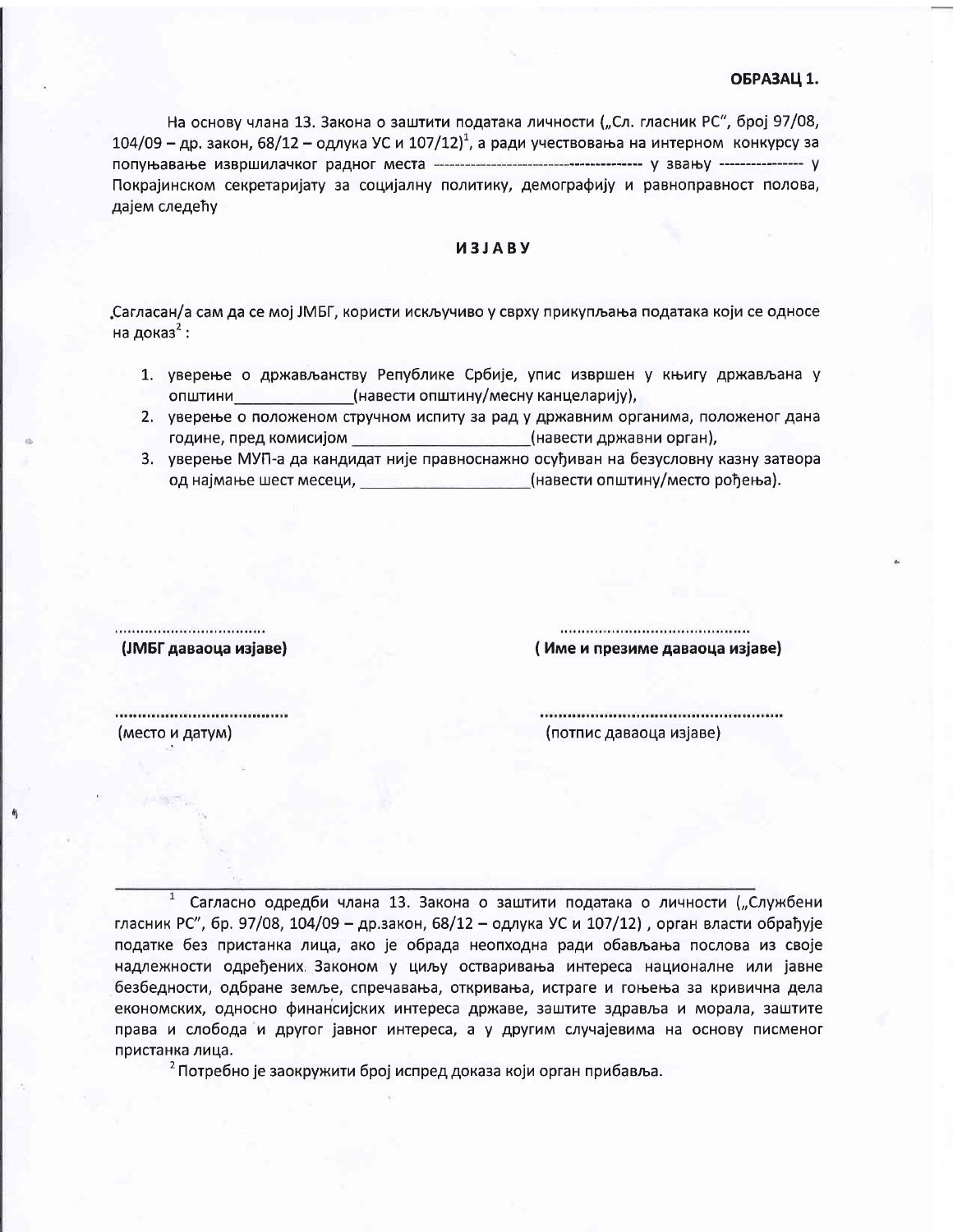## ОБРАЗАЦ 2.

На основу члана 103. Закона о општем управном поступку ("Сл. гласник РС", број 18/16 и 95/18 - аутентично тумачење)<sup>1</sup>, а ради учествовања на интерном конкурсу за попуњавање секретаријату за социјалну политику, демографију и равноправност полова, дајем следећу

## *U3JABY*

Изјављујем да ћу сам/а за потребе поступка прибавити и доставити, до истека рока за подношење пријава на наведени интерни конкурс, доказ<sup>2</sup>:

- 1. уверење о држављанству Републике Србије, упис извршен у књигу држављана у општини (навести општину/месну канцеларију),
- 2. уверење о положеном стручном испиту за рад у државним органима, положеног дана године, пред комисијом (навести државни орган),
- 3. уверење МУП-а да кандидат није правноснажно осуђиван на безусловну казну затвора од најмање шест месеци, и при податници (навести општину/место рођења).

................................ (ЈМБГ даваоца изјаве)

(Име и презиме даваоца изјаве)

................................ (место и датум)

(потпис даваоца изјаве)

1 Сагласно одредби члана 103. Закона о општем управном поступку ("Службени гласник РС", бр. 18/16 и 95/18 - аутентично тумачење), у поступку који се покреће по захтеву странке орган може да врши увид, прибавља и обрађује личне податке о чињеницама о којима се води службена евиденција када је то неопходно за одлучивање, осим ако странка изричито изјави да ће те податке прибавити сама. Ако странка у року не поднесе личне податке неопходне за одлучивање органа, захтев за покретање поступка ће се сматрати неуредним.

<sup>2</sup> Потребно је заокружити број испред доказа који орган прибавља.